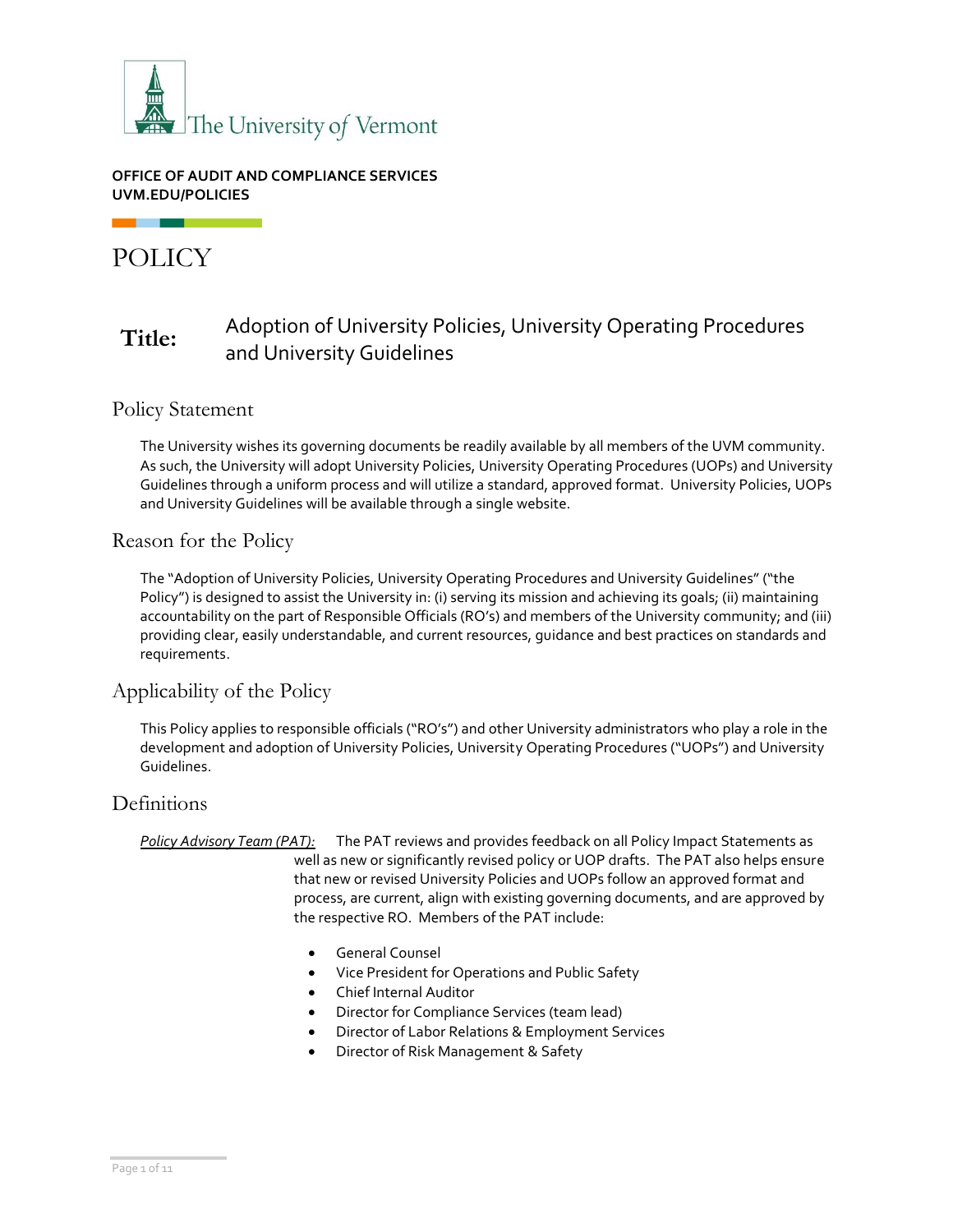- *Policy Review Group (PRG):* The PRG is comprised of Deans, Directors, Department Heads, Chairs, Union Representatives and leaders of University Governance Groups. For University Policies, UOPs or University Guidelines requiring Board review and/or ratification, it also includes the Board Chair or Chairs of Trustee Committees.
- *Policy/UOP list (the List):* The List includes (i) all active University Policies and UOPs along with scheduled review dates for University Policies and UOPs, (ii) active University Guidelines, and (iii) University Policies and UOPs identified for development or currently in draft.
- *Resource Page:* A Resource Page is generally a separate web page or document that contains links to related University Policies, UOPs, University Guidelines, forms, additional resources and other information related to a specific topic. Resource pages consist primarily of best practices designed to simplify/streamline compliance.
- *Responsible Official (RO):* A senior institutional official, typically a Vice President, who has responsibility for the oversight of specific programs, activities, conduct, or endeavors.
- *Revisions:* Changes to existing University Policies, UOPs or University Guidelines. There are three levels of revisions:

*Level 1: Housekeeping Revisions*: Revisions reflecting non-substantive or technical corrections or clarifications. Examples include grammatical edits, formatting, adding reference links, changes to contact information, or clarification of existing procedural processes.

*Level 2: Minor Revisions*: Revisions that may include some operating changes, but do not impose new responsibilities for affected units or individuals. Those operational changes do not substantially change the existing responsibilities or materially affect individuals/departments/units. Examples include minor procedural changes or changes in workflow.

*Level 3: Substantial Revisions*: Revisions that impose a change in scope or obligations set by the policy. These changes set new requirements, have a substantive operational impact on departments, schools or units, or hold individuals or entities to new or different standards or obligations. Examples include new accountability standards, additional procedural requirements or reassignment of responsibility to another RO.

- *Review Cycle:* The review cycle is based on the academic year (June 1 May 31). All University Policies and UOPs are formally reviewed within three academic years of the date of the initial approval or the date most recently reviewed or revised unless otherwise specified in the Policy or UOP. Review of University Guidelines and Resources Pages is done at the discretion of the RO responsible for the activity.
- *University Guideline:* A University Guideline is an interpretation or elaboration of a University Policy or UOP issued by the RO or another University administrator who has responsibilities for administering the program, activity or operation that is the subject of the Policy or UOP. University Guidelines are generally applied throughout the University or to major components of the University. Guidelines that are developed by an individual unit and applied only to that unit are not considered University Guidelines under this policy.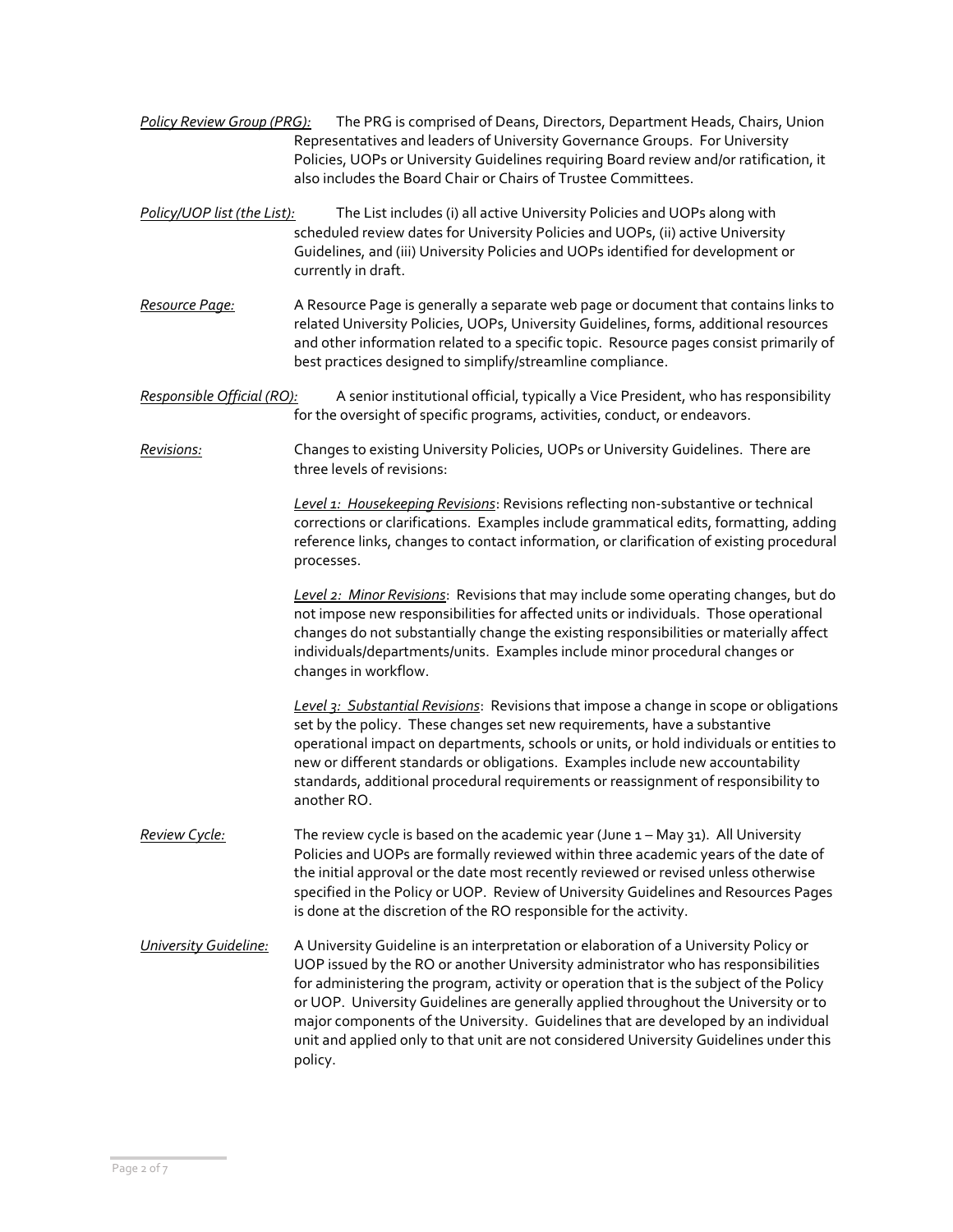- *University Operating Procedure:* A University Operating Procedure, or a UOP, is a freestanding operational rule or set of steps that all persons engaged in the activities that are the subject of the UOP must uniformly follow. UOPs are generally applied throughout the University or to major components of the University. Procedures that are developed by an individual unit and applied only to that unit are not considered a UOP under this policy.
- *University Policy:* A University Policy establishes principles and standards governing the conduct of UVM faculty, staff, and students in their capacity as members of the UVM community. Where specified, a University Policy may also apply to campus visitors, University affiliates, vendors or other members of the University community.

A University Policy is defined by the following criteria:

- It applies generally throughout the University or major components of the University;
- It facilitates compliance with internal or external standards or requirements; and
- It mandates or constrains action and it states the consequences for noncompliance.

While a University Policy may contain procedures that set forth the specific steps or means by which the policy is carried out, these procedures are not the same as a UOP. Procedures contained within a policy exist to ensure consistent and efficient application of the Policy.

## Procedures

#### *GENERAL:*

The University follows a policy process that includes the following steps:

- 1. Identify need.
- 2. Develop and approve.
- 3. Publish.
- 4. Disseminate and train, attest and/or certify.
- 5. Review and revise.
- 6. Maintain.

RO's are required to oversee the initial development, as well periodic review and revision, of University Policies and UOPs relating to their business units and areas of responsibility. Advice regarding general legal obligations may be requested from the University Office of the General Counsel. Advice regarding specific compliance requirements or format may be obtained from the Office of Compliance Services.

Prior to developing a new University Policy or UOP, the RO, another responsible University administrator, or a member of the PAT fills out a *[Data Sheet and Impact Assessment Form](https://www.uvm.edu/policies/forms/data-sheet-and-impact-assessment-form)* (the "form") and submits it via email t[o policy@uvm.edu.](mailto:policy@uvm.edu) If the individual submitting the form is anyone other than the RO, a copy shall also be sent to the RO. Depending on the nature and extent of the revisions, the PAT may require an updated form be submitted. A copy of the form is attached to this Policy as Addendum A.

As the need for a new policy or substantial edits to an existing policy is identified, the form will be submitted to the PAT for review. RO's or other University stakeholders may be asked to participate in a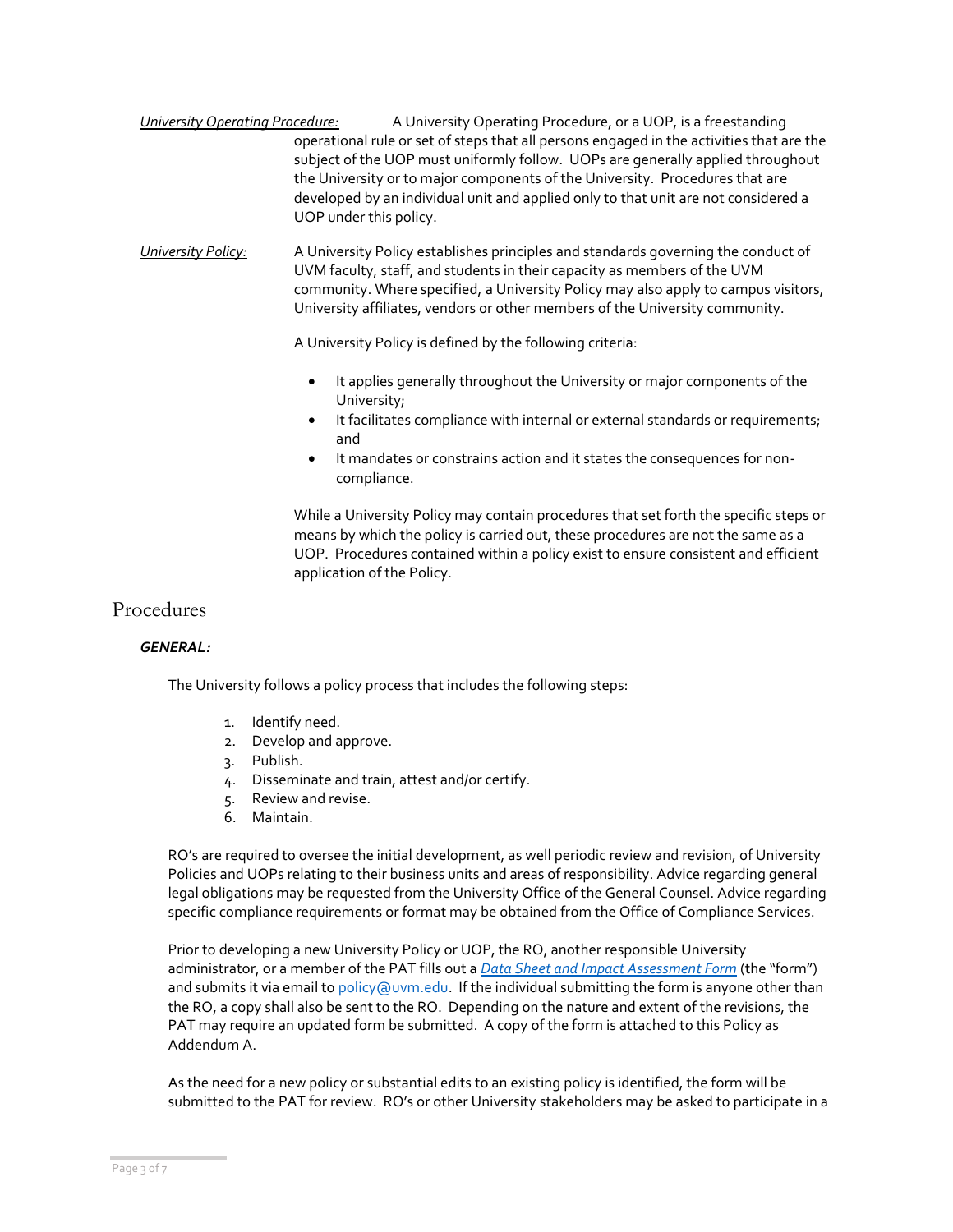review as needed to address questions or to provide clarification on University Policies or UOPs for which they are responsible.

The PAT, in consultation with the RO, reviews forms and will either approve or deny the request.

IF DENIED, the PAT will provide reason for denial and will provide recommendations for alternative steps. Examples of recommendations/alternative steps include, but are not limited to, development of a department-level policy, development of a Guideline for an existing University Policy or UOP, or creation of an alternate means of guidance such as an informational brochure or web resource page.

IF APPROVED: Follow the procedures below for the specific document type.

University Policies, UOPs and University Guidelines will always supersede those of other units regarding issues of University-wide application and in the event of a conflict between policies. University Policies and UOPs shall be reviewed on a three-year schedule unless otherwise specified.

#### *UNIVERSITY POLICIES:*

Once the form has been approved by the PAT, the RO will be responsible to draft the policy. Utilizing UVM's policy management software, the Office of Compliance Services shall assign the appropriate policy approval workflow. More guidance regarding the workflow including the process for disseminating drafts to the PRG can be found on the institutional policy website found here: [https://www.uvm.edu/policies.](https://www.uvm.edu/policies)

Once the policy has been finalized, the Chief of Staff to the President, Vice President for Legal Affairs and General Counsel is responsible for obtaining the requisite signatures for policies and for providing notice of availability of the Policy to the University community. The Office of Compliance Services is responsible for updating UVM's Institutional Policies website ([http://www.uvm.edu/policies/\)](http://www.uvm.edu/policies/). Once published, the RO is responsible for providing or coordinating the provision of training, targeted dissemination, and/or any required acknowledgements or certifications.

University Policies will be reviewed cyclically in accordance with the schedule maintained by the Office of Compliance Services and posted on its website [\(https://www.uvm.edu/policies/z-policy-index\)](https://www.uvm.edu/policies/z-policy-index). Regardless of the review schedule, the RO is independently obligated to ensure that University Policies are up to date and current.

#### **Adoption of Interim University Policies**

Under extenuating circumstances, an RO may issue Interim University Policies. Such circumstances may include the need to expedite the issuance of a University Policy due to external compliance deadlines; developments that will, or could, significantly affect the safety or welfare of members of the campus community; or where the step is necessary or desirable to facilitate orderly and efficient campus operations. In such a case, the RO must seek Presidential approval to issue an Interim Policy by means of a request sent in writing t[o policy@uvm.edu.](mailto:policy@uvm.edu) The Chief of Staff to the President, Vice President for Legal Affairs and General Counsel will present the request to the President for consideration.

Interim University Policies will generally remain in effect for no more than six months from the effective date of their issuance; thus, the RO should initiate the steps described above for adoption of a noninterim Policy promptly. Compliance Services will post Interim University Policies, clearly designated as such, on the Institutional Policies website.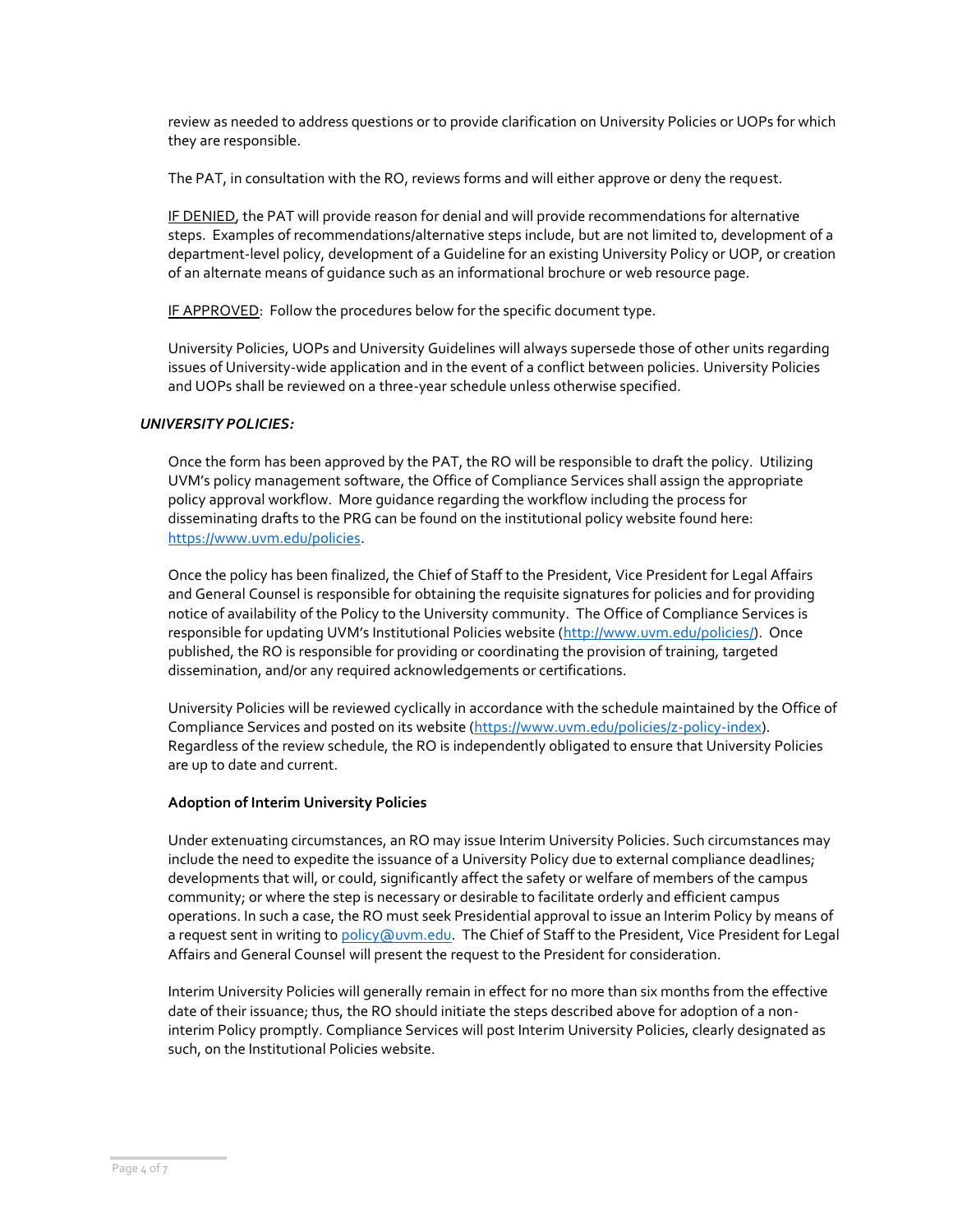#### **Policy Revisions**

All new University Policies and all University Policies undergoing substantial revisions are subject to the procedures outlined above. There are three levels of revisions: housekeeping revisions, minor revisions and substantial revisions.

- 1. Housekeeping revisions may be made administratively under the discretion of the Director of Compliance Services.
- 2. Minor revisions may be made administratively, without following the process described above, when the Director of Compliance Services, following consultation with the RO and the General Counsel, determines that such revisions are non-substantive or do not significantly impact the rights or responsibilities of members of the University community.

For both housekeeping and minor revisions, Compliance Services shall maintain a record of the nature and extent of the revisions and the date revised.

3. Substantial revisions are handled in the same manner as a new policy as outlined above and require that all steps be followed.

#### **Retirement of University Policies**

As University Policies are superseded by new University Policies or revoked by RO's, these University Policies will be retired and copies archived by the Office of Compliance Services.

#### *UNIVERSITY OPERATING PROCEDURES:*

Once the impact form has been approved by the PAT, the administrator who principally oversees the activity in issue is responsible for drafting the UOP, in active consultation with unit colleagues and the administrator's supervisor. Utilizing UVM's policy management software, the Office of Compliance Services shall assign the appropriate policy approval workflow. The Vice President, Vice Provost or comparable official who is ultimately responsible for the activity must also review the UOP and either approve and adopt it, or expressly authorize the responsible administrator to adopt the UOP. After the UOP is finalized, the Chief of Staff to the President, Vice President for Legal Affairs and General Counsel will transmit the UOP to the Office of Compliance Services to format and post on the University UOP webpage [\(https://www.uvm.edu/policies/z-policy-index\)](https://www.uvm.edu/policies/z-policy-index).

UOPs will be reviewed cyclically in accordance with the schedule maintained by the Office of Compliance Services and posted on its website [\(https://www.uvm.edu/policies/z-policy-index\)](https://www.uvm.edu/policies/z-policy-index). Regardless of the review schedule, the RO is independently obligated to ensure that UOPs are updated as necessary and remain current.

#### *POLICY/UOP REVIEW LIST (the List):*

A current list of University Policies, UOPs, and University Guidelines is maintained on the University Policy website. Current University Policies can be found here: [https://www.uvm.edu/policies/z-policy](https://www.uvm.edu/policies/z-policy-index)[index.](https://www.uvm.edu/policies/z-policy-index) Current UOPs and University Guidelines can be found here: [https://www.uvm.edu/policies/z](https://www.uvm.edu/policies/z-policy-index)[policy-index](https://www.uvm.edu/policies/z-policy-index). The Office of Compliance Services in conjunction with RO's and OGC, maintains a separate list of University Policies, UOPs and University Guidelines under development, recommended to be developed, and scheduled to be developed. The Office of Compliance Services is responsible for maintaining the combined list. The list is updated on an on-going basis as University Policies, UOPs, and University Guidelines are identified for development, developed, modified or retired.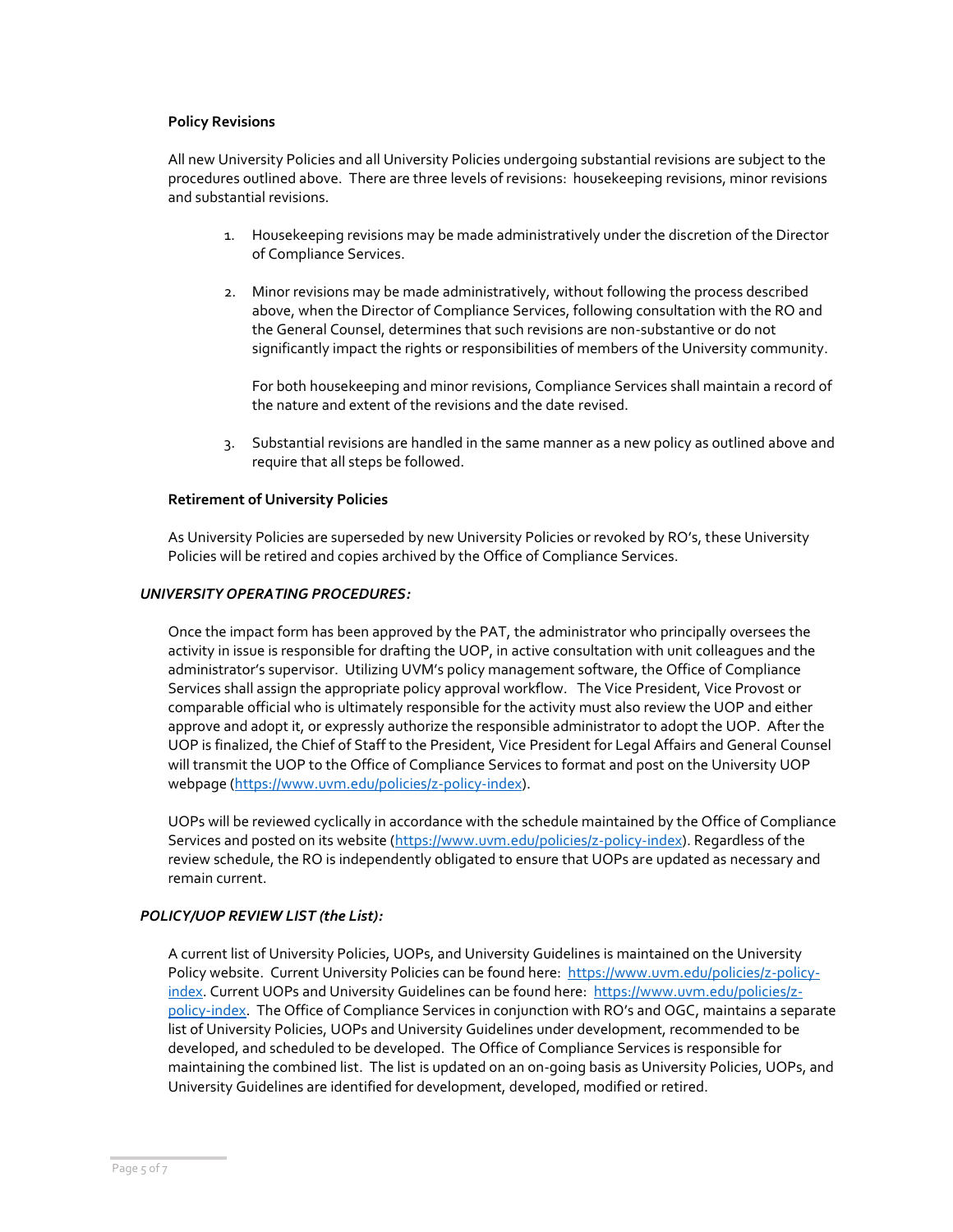At least once annually (with periodic updates as necessary), the Director of Compliance Services will issue to RO's and their designees a combined list of University Policies & UOPs scheduled for development or review during the upcoming academic year as well as all current University Guidelines ("the List").

#### *UNIVERSITY GUIDELINES*

The administrator who principally oversees the activity at issue is responsible for drafting the University Guidelines, in active consultation with unit colleagues and the administrator's supervisor. The Vice President, Vice Provost or comparable official who is ultimately responsible for the activity must also review the University Guidelines and either approve and adopt them, or expressly authorize the responsible administrator to adopt the University Guidelines. Before adoption of the Guideline, the responsible administrator must consult with the Director of Compliance Services regarding any necessary or desirable additional circulation for comment. The administrator may exercise reasonable discretion in determining whether to post the Guideline externally to the unit. University Guidelines are reviewed and updated under the discretion of the responsible administrator or the Vice President or comparable official who is ultimately responsible for the activity.

#### *RESOURCE WEBPAGES*

Resource Webpages are developed at the unit level and are not governed by this policy. However, Resource Webpages must comply with existing policies related to the development of UVM webpages found here: [https://www.uvm.edu/drupalwebguide/policies\\_and\\_guidelines\\_uvm\\_websites.](https://www.uvm.edu/drupalwebguide/policies_and_guidelines_uvm_websites) If a webpage with University-wide implications is needed, RO's shall consult with the Office of Compliance Services prior to development.

#### **Contacts**

| Questions concerning the daily operational interpretation of this policy should be directed to the following |                                   |  |
|--------------------------------------------------------------------------------------------------------------|-----------------------------------|--|
| (in accordance with the policy elaboration and procedures):                                                  |                                   |  |
| Title(s)/Department(s):                                                                                      | <b>Contact Information:</b>       |  |
| Office of Compliance and Privacy Services                                                                    | B <sub>157</sub> Billings Library |  |
|                                                                                                              | 48 University Place               |  |
|                                                                                                              | $(802)$ 656-3086                  |  |
|                                                                                                              | compliance@uvm.edu                |  |

## Forms/Flowcharts/Diagrams

- Data Sheet and [Impact Assessment Form](https://www.uvm.edu/policies/forms/data-sheet-and-impact-assessment-form)
- [Standard Format for Policy Development](https://www.uvm.edu/sites/default/files/UVM-Policies/Templates/Policy_Template.docx)
- [Standard Format for UOP](https://www.uvm.edu/sites/default/files/UVM-Policies/Templates/UOP_Template.docx)

### Related Documents/Policies

• [Annual Policy Review Process](https://www.uvm.edu/policies/policy-process)

### Regulatory References/Citations

• None

### Training/Education

Training will be provided on an as-needed basis as determined by the Approval Authority or the Responsible Official.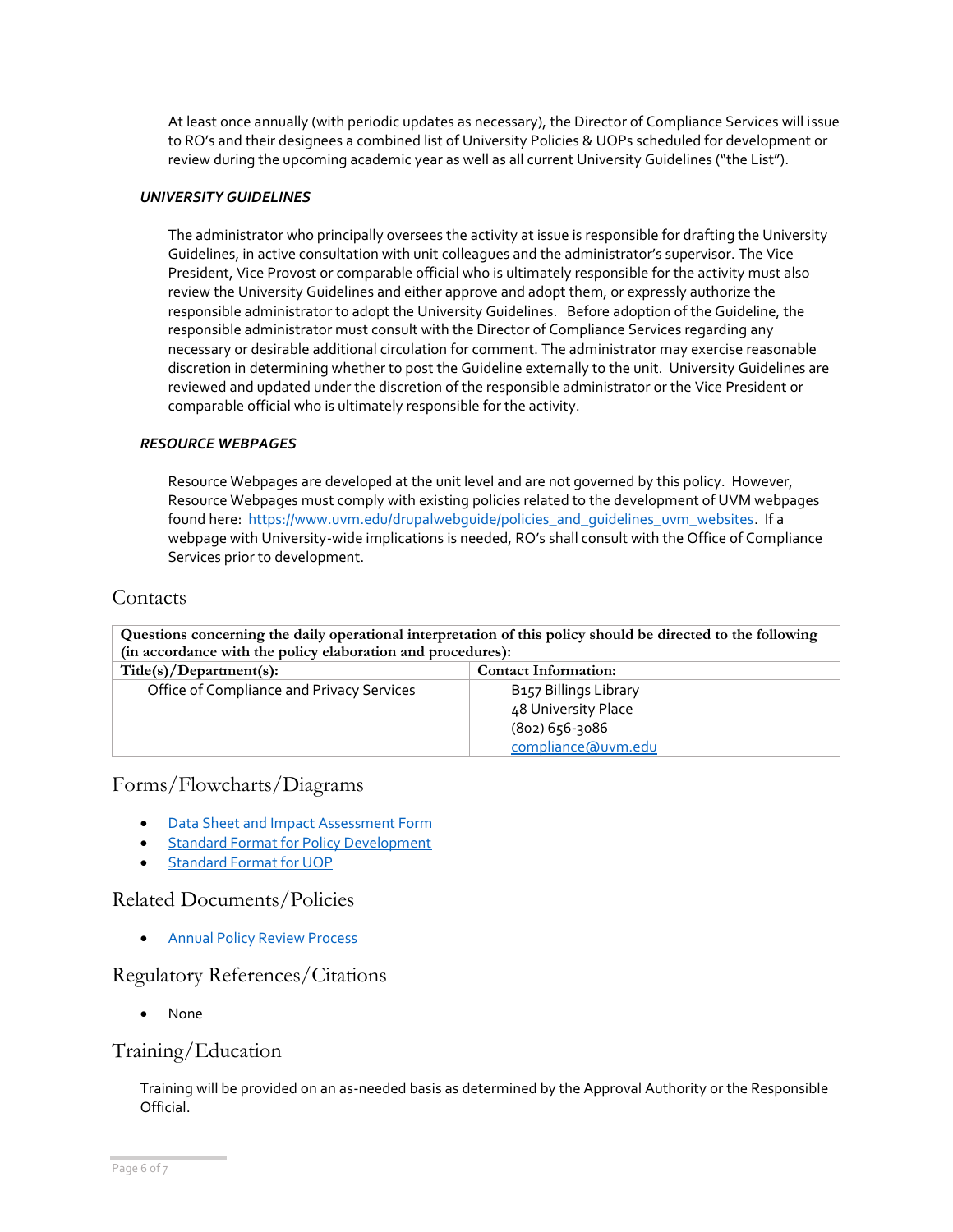## About This Policy

| Responsible<br>Official: | Vice President for Operations and<br><b>Public Safety</b>                                                                                                                                                                                                | Approval<br>Authority: | President       |
|--------------------------|----------------------------------------------------------------------------------------------------------------------------------------------------------------------------------------------------------------------------------------------------------|------------------------|-----------------|
| Policy<br>Number:        | V. 10.1.2                                                                                                                                                                                                                                                | <b>Effective Date:</b> | January 2, 2019 |
| Revision<br>History:     | V. 10.1.1 approved May 4,2017<br>$\bullet$<br>Responsible official officially changed from the Director of Compliance Services and Chief<br>٠<br>Privacy Officer Director to the Vice President for Operations and Public Safety on<br>November 11, 2021 |                        |                 |

*University of Vermont Policies and Operating Procedures are subject to amendment. For the official, approved, and most recent version, please visit UVM's [Institutional Policies Website.](http://www.uvm.edu/policies/)*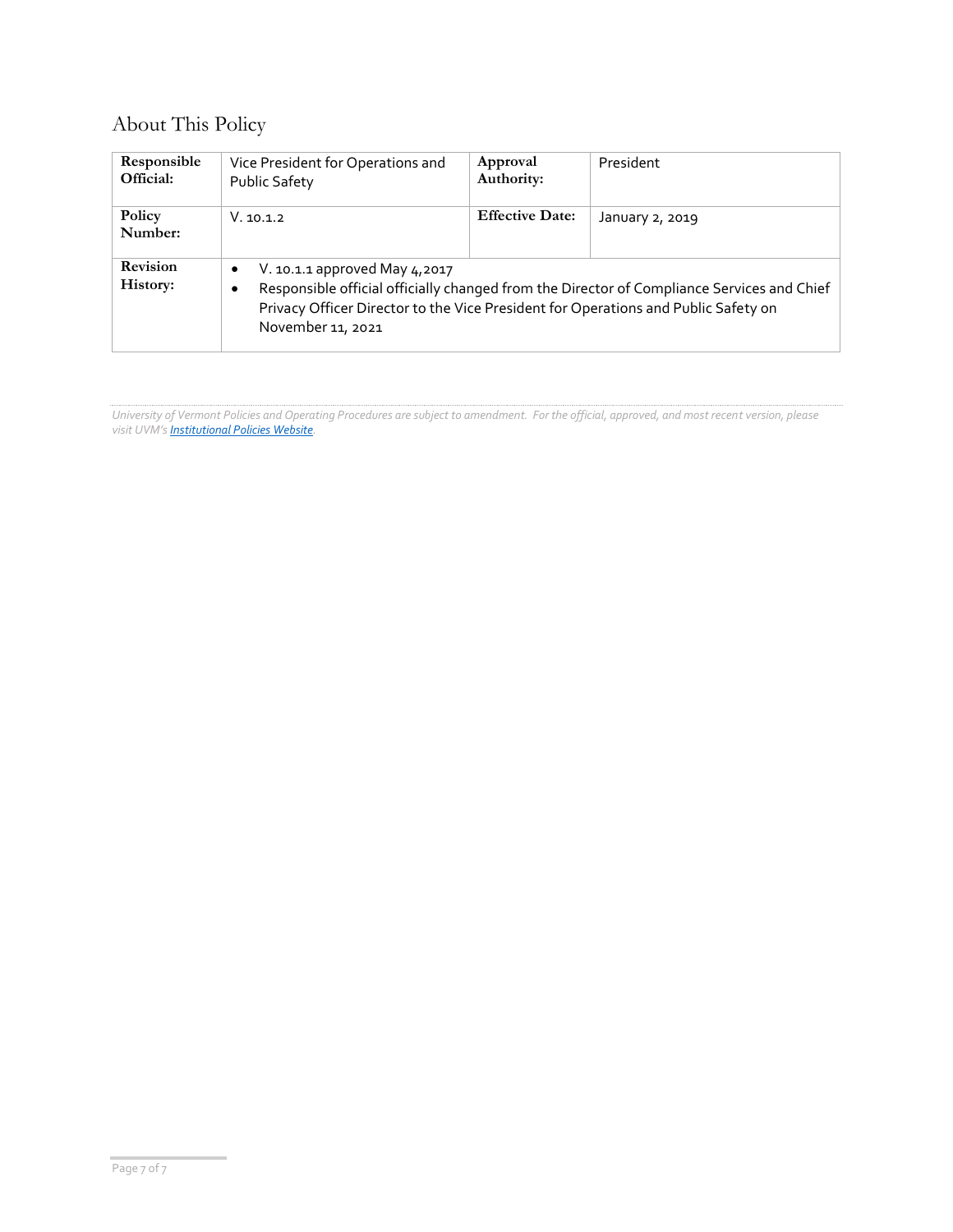# UVM Policy and University Operating Procedure (UOP)



## Data Sheet and Impact Assessment Form

*\*Required for all new and substantive changes*

*INSTRUCTIONS:* **Tab through to enter data. Hit your space bar to check a box.**

## Name of Policy or UOP:

| <b>Background and Reason for Submission</b>                                                                                                                                                                |
|------------------------------------------------------------------------------------------------------------------------------------------------------------------------------------------------------------|
| Please indicate whether submission is a policy or UOP and reason for submission.                                                                                                                           |
| $\Box$ Policy<br>$\Box$ UOP<br>A:                                                                                                                                                                          |
| □ New policy/UOP<br>Revised due to need<br>B:<br>□ Policy/UOP update due to regular review cycle<br>□ Policy or UOP being reclassified                                                                     |
| Reasons for development or revisions (check all that apply)                                                                                                                                                |
| Legal/Regulatory<br>□ Operational/Efficiency<br>$\Box$ Financial                                                                                                                                           |
| $\Box$ Technological<br>Cyclical Policy Review<br>$\Box$ Health/Safety                                                                                                                                     |
| $\Box$ Other:                                                                                                                                                                                              |
| For new policies/UOPs, please provide a brief explanation why this is necessary. For existing policies/UOPs, please provide a summary of revisions:                                                        |
| Are you requesting an expedited impact determination based on the limited nature of edits/revisions and minimal impact? (not available for new<br>Policies/UOPs)                                           |
| $\Box$ No<br>$\Box$ Yes<br>If yes, go to step # 21                                                                                                                                                         |
| For NEW policies and UOPs, has there been a review to determine whether an existing policy or UOP could be modified to address this new need?<br>$\Box$ Yes<br>$\Box$ No<br>$\Box$ N/A                     |
| If known, identify the OGC policy contact.                                                                                                                                                                 |
| <b>Impact Assessment</b>                                                                                                                                                                                   |
| Who is affected by this Policy/UOP (i.e., students, employees, faculty)? Generally, these would be listed in<br>the applicability section of the policy/UOP.                                               |
|                                                                                                                                                                                                            |
| Summarize what the new or revised policy/UOP will require of the University community. This description<br>should include any new obligations, material changes to procedures, reporting obligations, etc. |
|                                                                                                                                                                                                            |
| What Operational activities will be affected (e.g. business processes)?                                                                                                                                    |
|                                                                                                                                                                                                            |
|                                                                                                                                                                                                            |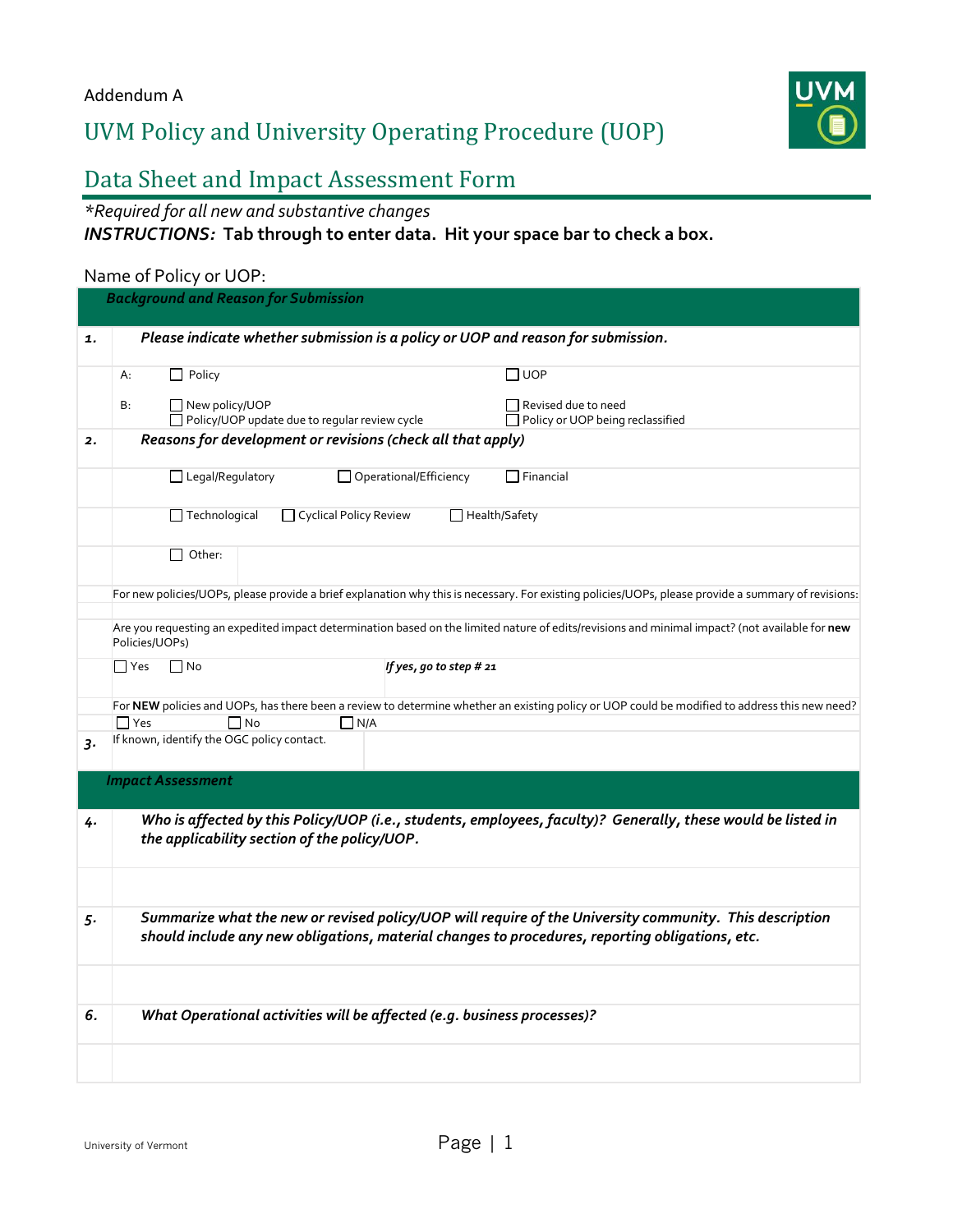| 7.  | What additional resources will be needed to fully implement this? If financial resources (including FTEs) are<br>anticipated, please estimate dollar amount. (financial, physical, human, space, technological)                                                                                                                                                                                                                                                                                            |
|-----|------------------------------------------------------------------------------------------------------------------------------------------------------------------------------------------------------------------------------------------------------------------------------------------------------------------------------------------------------------------------------------------------------------------------------------------------------------------------------------------------------------|
| 8.  | Identify the elements of UVM's Mission or Strategic Vision that this Policy/UOP/Guideline helps to achieve.                                                                                                                                                                                                                                                                                                                                                                                                |
|     | UVM's Strategic Vision (Amplifying our Impact):<br>Ensuring Student Success<br>Investing in our Distinctive Research Strengths<br>Fulfilling our Land Grant Mission<br>UVM's Mission:<br>□ To create, evaluate, share, and apply knowledge and to prepare students to be accountable leaders who will bring to their work<br>dedication to the global community, a grasp of complexity, effective problem-solving and communication skills, and an enduring<br>commitment to learning and ethical conduct. |
|     | <b>Policy/UOP Development</b>                                                                                                                                                                                                                                                                                                                                                                                                                                                                              |
| 9.  | The process expects responsible officials to engage key stakeholders throughout the development process.<br>Please indicate who has been consulted (name and title) during the drafting of this Policy/UOP.                                                                                                                                                                                                                                                                                                |
|     |                                                                                                                                                                                                                                                                                                                                                                                                                                                                                                            |
| 10. | Identify the risk assurance/subject matter experts who have been consulted during the drafting process?                                                                                                                                                                                                                                                                                                                                                                                                    |
|     | General Counsel   Risk Management<br>□ Compliance Services<br>Chief Risk Officer   Chief Internal Auditor<br>$\n  1N/A$                                                                                                                                                                                                                                                                                                                                                                                    |
|     | $\Box$ Other:                                                                                                                                                                                                                                                                                                                                                                                                                                                                                              |
| 11. | Specify any timing requirements (firm date that this must be posted). Policies that require implementation<br>prior to full dissemination for comment may be adopted as interim.                                                                                                                                                                                                                                                                                                                           |
|     |                                                                                                                                                                                                                                                                                                                                                                                                                                                                                                            |
|     | Have/will you written/revised this Policy/UOP using Plain English?                                                                                                                                                                                                                                                                                                                                                                                                                                         |
|     |                                                                                                                                                                                                                                                                                                                                                                                                                                                                                                            |
|     | If no, why?                                                                                                                                                                                                                                                                                                                                                                                                                                                                                                |
|     | Have/will you written/revised this Policy/UOP using gender-neutral pronouns/language?                                                                                                                                                                                                                                                                                                                                                                                                                      |
|     |                                                                                                                                                                                                                                                                                                                                                                                                                                                                                                            |
|     | If no, why?                                                                                                                                                                                                                                                                                                                                                                                                                                                                                                |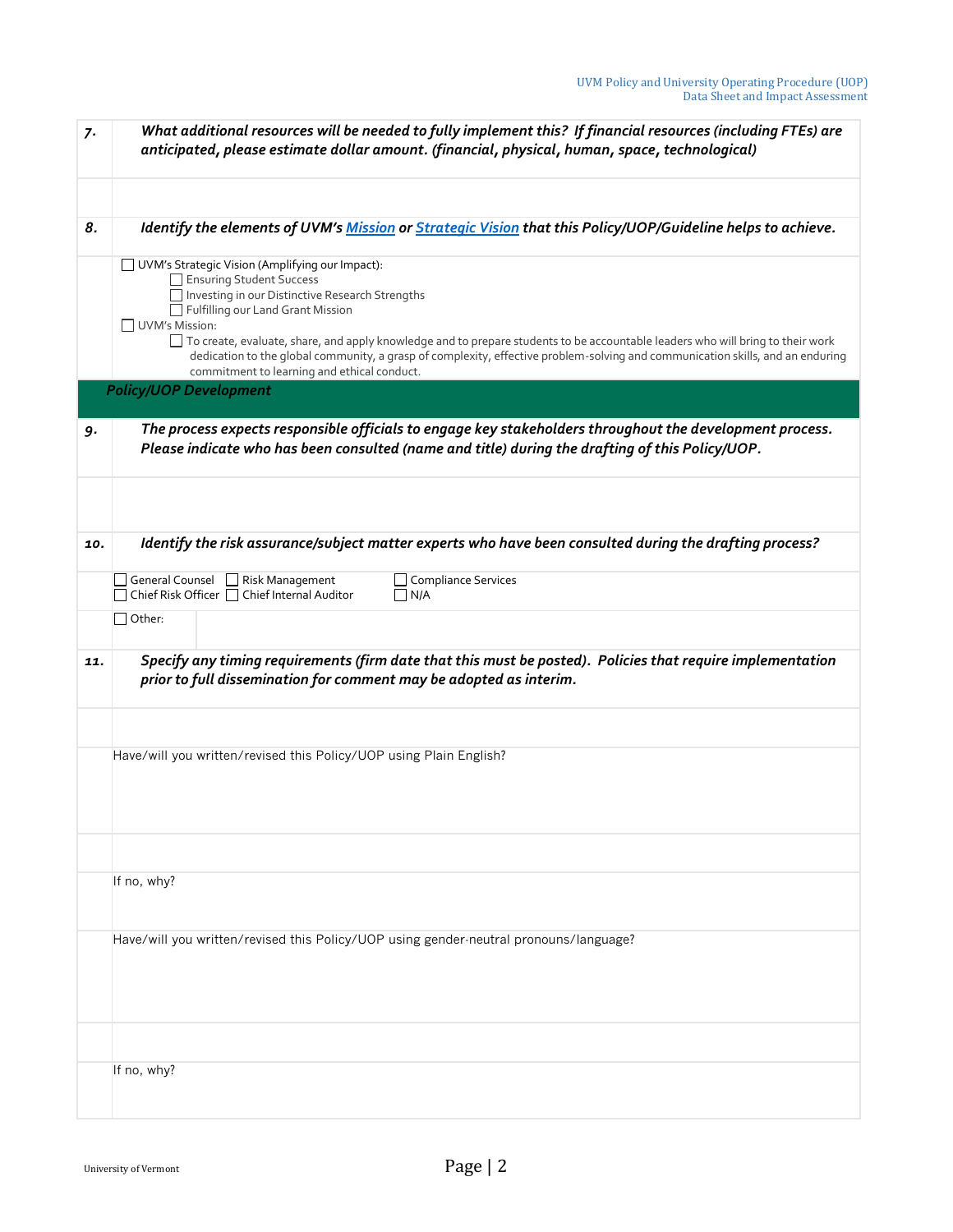|     | <b>Communications and Training</b> |                                                                                                                                                  |  |
|-----|------------------------------------|--------------------------------------------------------------------------------------------------------------------------------------------------|--|
| 14. |                                    | In addition to the key stakeholders identified above, is additional communication or circulation needed before<br>finalizing this Policy/UOP?    |  |
|     | $\Box$ Yes (specify below)         | □ No (go to next question)                                                                                                                       |  |
|     | Specify:                           |                                                                                                                                                  |  |
| 16. |                                    | What types of communication and/or training activities will your office provide to build awareness and foster<br>compliance with the Policy/UOP? |  |
|     |                                    | Are there any Guidelines that accompany this policy/UOP?                                                                                         |  |
| 17. |                                    |                                                                                                                                                  |  |
|     | Yes, please attach                 | $\Box$ No                                                                                                                                        |  |
| 18. |                                    | Is training related to this Policy/UOP or any of the processes required by regulation or law?                                                    |  |
|     | $\Box$ Yes                         | $\Box$ No                                                                                                                                        |  |
| 19. |                                    | Does your office require assistance to meet communication/training needs?                                                                        |  |
|     | $\Box$ Yes                         | $\Box$ No                                                                                                                                        |  |
|     |                                    | <b>Compliance Monitoring</b>                                                                                                                     |  |
| 20. |                                    | What oversight controls exist or are planned to monitor University compliance with this Policy/UOP?                                              |  |
|     |                                    |                                                                                                                                                  |  |
| 21. |                                    | Please indicate if you would like to request a consultation regarding establishing a Policy/UOP<br>monitoring/compliance plan.                   |  |
|     | $\Box$ Yes                         | $\square$ No                                                                                                                                     |  |
|     |                                    | <b>Contact Information</b>                                                                                                                       |  |
|     | Responsible Official:              |                                                                                                                                                  |  |
|     |                                    |                                                                                                                                                  |  |
|     |                                    | Individual Completing this form:                                                                                                                 |  |
|     |                                    |                                                                                                                                                  |  |
|     |                                    | Individual that should be contacted regarding follow-up:                                                                                         |  |
|     |                                    |                                                                                                                                                  |  |
|     |                                    |                                                                                                                                                  |  |